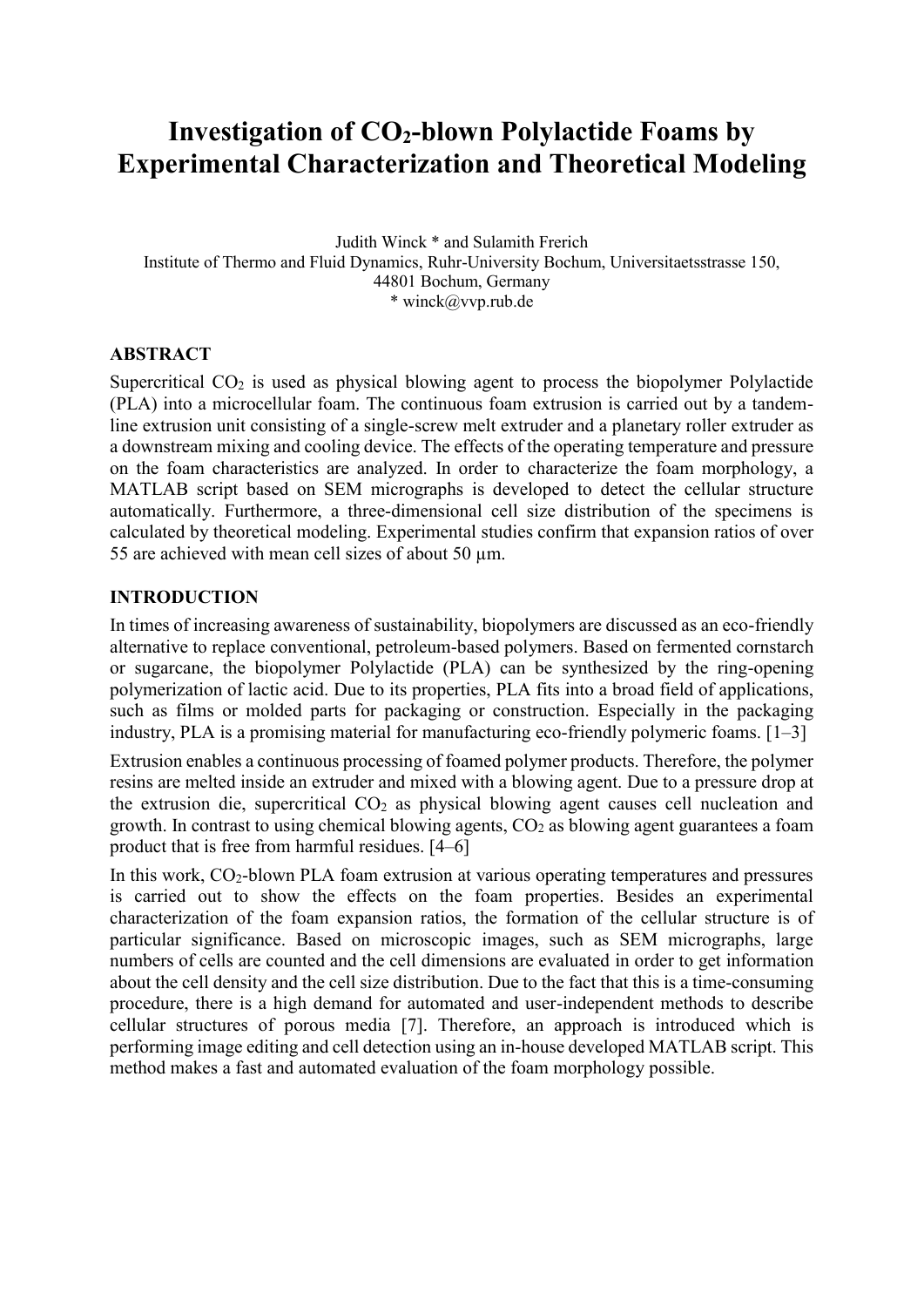#### **MATERIALS AND METHODS**

The PLA grade Ingeo 2003D from NatureWorks LLC (USA) is used for the foam extrusion. In table 1, the material parameters of the PLA resin is listed. Carbon dioxide is used as physical blowing agent with a purity of 99.9 % supplied by YARA GmbH & Co. KG (Germany).

**Table 1.** The material parameters of PLA 2003D [8]

| Property                | Value                |
|-------------------------|----------------------|
| Density                 | 1.24 $g/cm3$         |
| MFR $(210 °C, 2.16 kg)$ | $6 \frac{g}{10}$ min |
| $M_{W}$                 | $210000$ g/mol       |
| D-lactide content       | $4.25\%$             |

The foaming experiments are carried out using a tandem-line extrusion system, consisting of a single-screw extruder (SSE) and a planetary roller extruder (PRE) whose schematic is shown in figure 1. The single-screw extruder supplied by EXTRUDEX Kunststoffmaschinen GmbH (Germany) with a screw diameter of 45 mm and a screw length of 25 D comprises six barrel zones. In order to melt the PLA resin, these barrel zones are heated with the temperature profile 200 °C/ 220 °C/ 220 °C/ 220 °C/ 220 °C/ 220 °C from the feed throat to the outlet die.



**Figure 1.** Tandem-line extrusion unit

Further process steps are taking place inside the planetary roller extruder, which is provided by Entex Rust & Mitschke GmbH (Germany). Each of the four rolling cylinders (see also figure 1, zone 1 to 4) has an inner diameter of 70 mm and a length of 430 mm, which results in an effective process length of 1720 mm. In each of the rolling cylinders, six 24 mm planetary spindles are revolving around the 45 mm central spindle. The temperature profile of the planetary roller extruder, as shown in table 2, is varied in order to analyze the effect on the foaming process. For each process setting, the measured values for temperature and pressure are recorded.

The PLA melt is conveyed by a gear pump from the single-screw extruder into the planetary roller extruder. Compressed  $CO<sub>2</sub>$  is injected by a three head positive displacement pump between the second and third rolling cylinder. The CO<sub>2</sub> saturated polymer melt is homogenized and cooled down within the third and fourth zone. Subsequently, the mixture is conveyed through a 2.5 mm filamentary die, where nucleation and foam expansion occurs.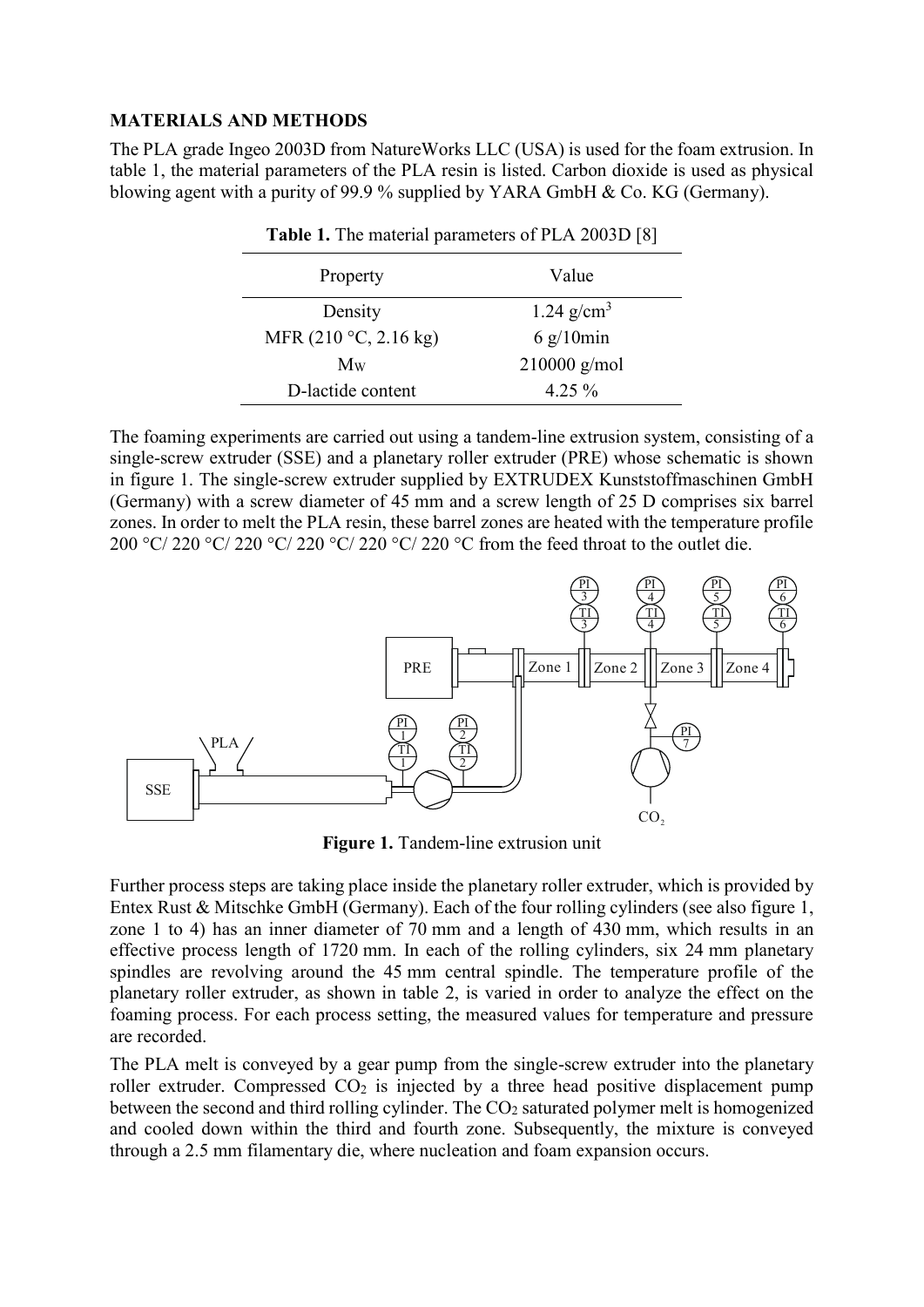| Profile        | Central spindle | Zone 1          | Zone $2$        | Zone $3$        | Zone $4/Die$    |
|----------------|-----------------|-----------------|-----------------|-----------------|-----------------|
| #              | $\rm ^{\circ}C$ | $\rm ^{\circ}C$ | $\rm ^{\circ}C$ | $\rm ^{\circ}C$ | $\rm ^{\circ}C$ |
|                | 160             | 160             | 160             | 140             | 130             |
| $\overline{2}$ | 160             | 160             | 160             | 140             | 125             |
| 3              | 160             | 160             | 160             | 140             | 115             |
| 4              | 160             | 160             | 160             | 140             | 110             |
|                | 160             | 160             | 160             | 130             | 110             |

**Table 2.** Temperature profiles of the planetary roller extruder

The expansion ratio *ER*, as well as the cellular structure of the foamed PLA samples are analyzed. The expansion ratio results from the foam volume in comparison to the initial volume of the non-foamed PLA by using equation 1.

$$
ER = \frac{V_{\text{foam}}}{V_{\text{PLA}}} = \frac{\rho_{\text{PLA}}}{\rho_{\text{foam}}} \tag{1}
$$

For this calculation, the water displacement method (ASTM 792-08) is applied to measure the foam density. The relation between the expansion ratio and the porosity *ε* is described by equation 2.

$$
\varepsilon = 1 - \frac{V_{\text{PLA}}}{V_{\text{foam}}} = 1 - \frac{1}{ER}
$$
 (2)

The cellular structure of the PLA foams is visualized by scanning electron microscopy. Therefore, the foams are cut perpendicular to the direction of extrusion and coated with a thin layer of gold. Then, the prepared specimens are scanned by a LEO Gemini 1530 (Carl Zeiss Microscopy GmbH, Germany) with a voltage between 0.2 kV and 30 kV. For each SEM micrograph, an automated image analysis is carried out to detect the foam morphology quickly and user-independently. The whole image editing and the further calculations are implemented as a MATLAB script.

The flow diagram of the operations is shown in figure 1. For an accurate identification of the cell walls, the image has to be edited. The contrast is adjusted, followed by an adaptive image binarization. Furthermore, the connection of single pixels and closing of gaps enables the cell detection and labeling. The cell dimensions are exported for the further modeling of the cell structure.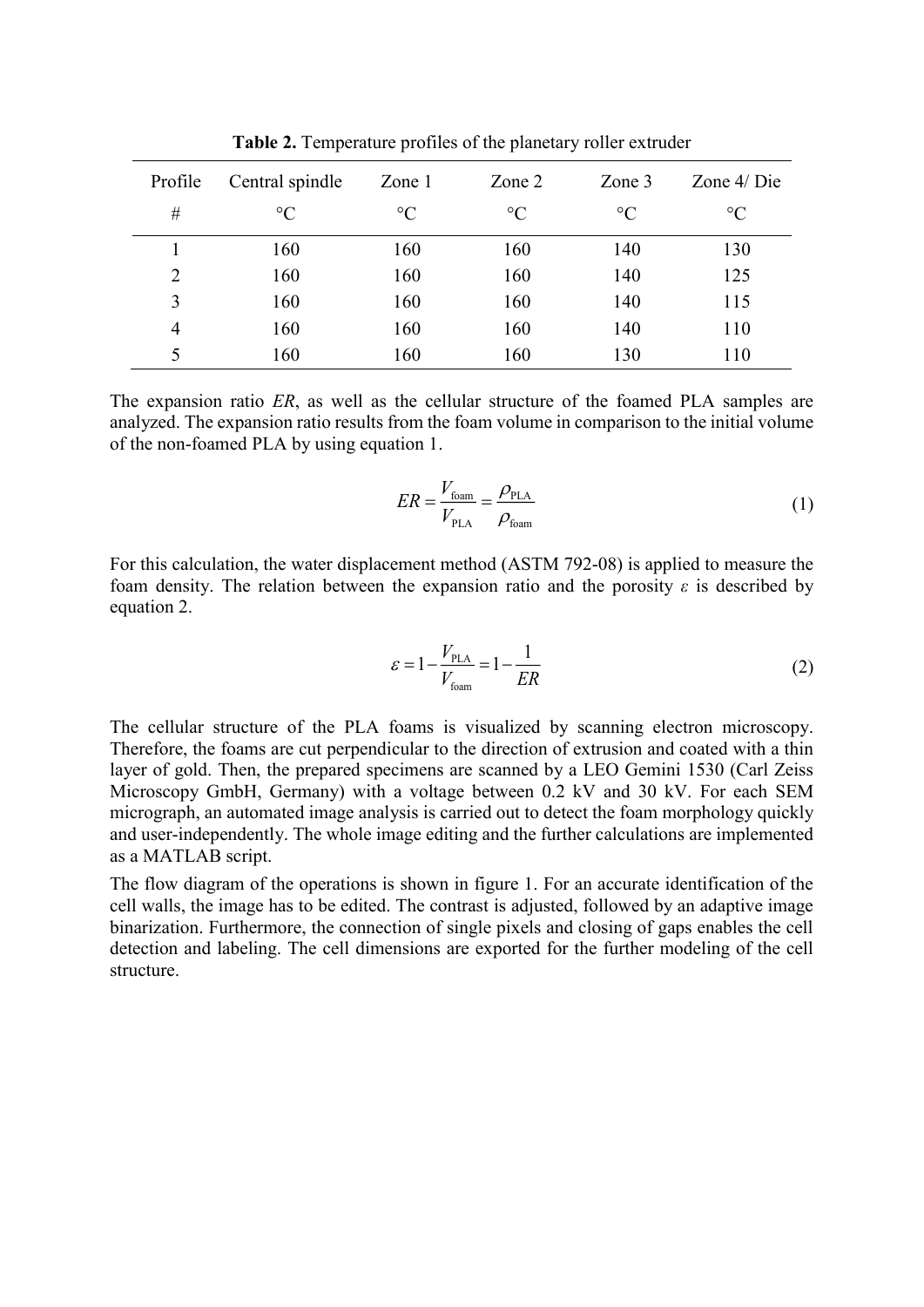

**Figure 2.** Operation flow diagram for the foam morphology analysis

Measuring both, the area *A* and the perimeter *P* for each cell gives information about the cell irregularity ratio by equation 3. In fact, the irregularity ratio *IR* is defined as the ratio of the cell perimeter to the perimeter of an ideal circle, having exactly the same area as the cell.

$$
IR = \frac{P_{circle}}{P_{cell}} = \frac{2\sqrt{A\pi}}{P}
$$
\n(3)

Subsequently, the model of Bach is applied to calculate a three-dimensional cell size distribution based on the cell sizes, detected at the two-dimensional plane sections of the SEM micrograph [9]. So, the cell radii  $r_i$  are divided into classes and the associated frequencies  $p_i$  are counted. Then, the number of spheres per unit volume is calculated by equation 4.

$$
N_V = \frac{1}{\pi} \sum_{i=0}^{n} \frac{p_i}{r_i} \tag{4}
$$

With the number of cells per unit area  $N_A$ , the mean spherical radius  $\overline{R}$  is described by equation 5.

$$
\overline{R} = \frac{N_A}{2N_V} \tag{5}
$$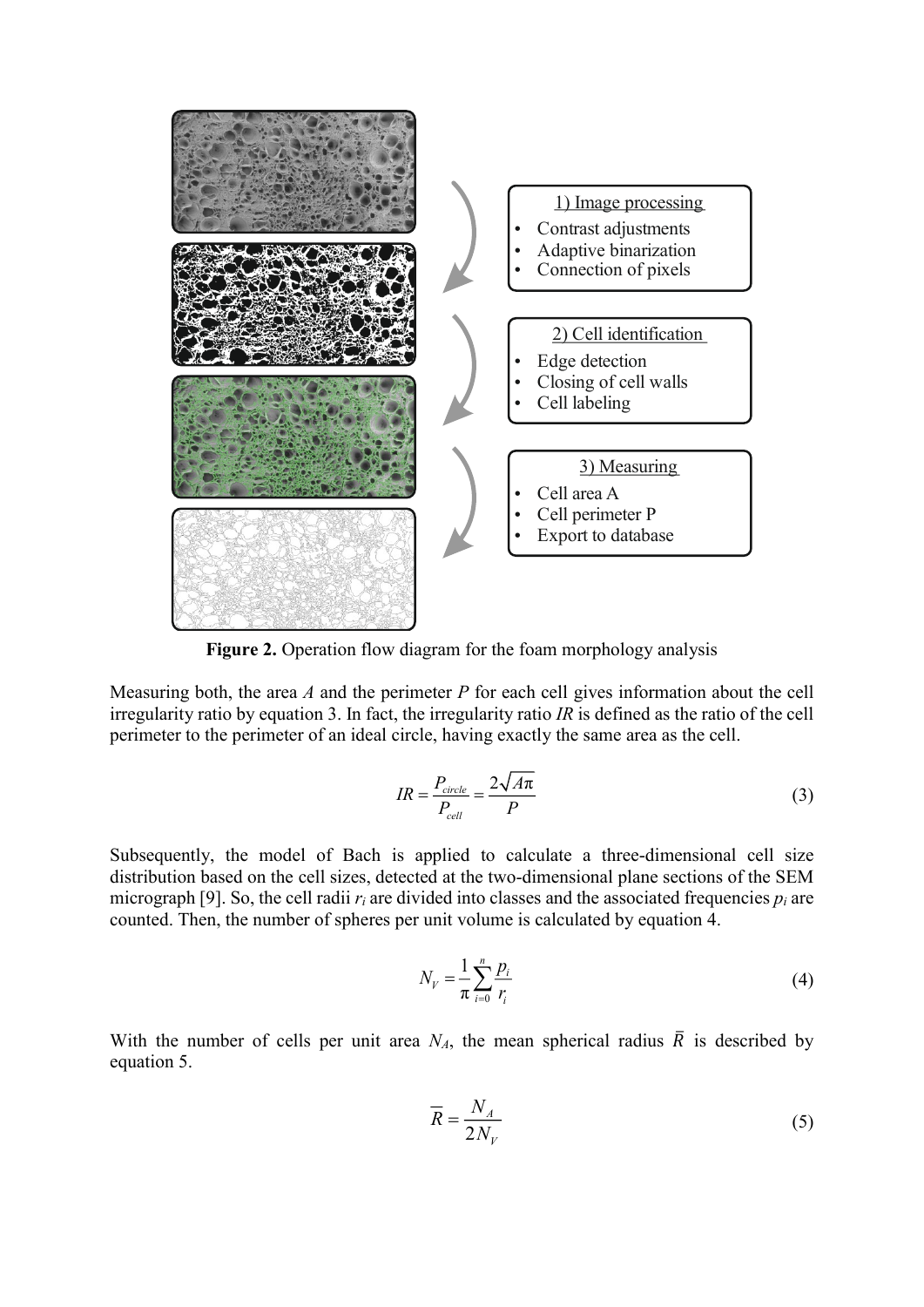Additionally, the variance according to equation 6 provides information about the shape of the cell size distribution.

$$
\sigma_R^2 = \frac{2}{\pi} \left( \frac{N_A}{N_V} \overline{r} \right) - \overline{R}^2 \tag{6}
$$

With the mean radius for the two-dimensional plane sections of the cells  $\bar{r}$ .

#### **RESULTS**

The foaming process using a planetary roller extruder as a mixing and cooling device is brought into operation successfully. Initially, it is examined how the pressure within the planetary roller extruder is built up. For a constant  $CO<sub>2</sub>$  injection pressure of 7.5 MPa, the temperature of the planetary roller extruder is varied on the basis of table 2. Figure 3 exemplifies that the die pressure increases slightly with lower die temperatures due to a higher melt viscosity. Furthermore, additional experiments with CO<sub>2</sub> pressures of 8.2 MPa and 10.2 MPa are conducted to analyze the effect on the die pressure. Although both process settings are carried out with the same temperature profile (table 2, profile 5), the die pressure at  $10.2 \text{ MPa CO}_2$ pressure is higher than at 8.2 MPa. Obviously, the pressure caused by the PLA melt viscosity is overlaid by the  $CO<sub>2</sub>$  pressure.



**Figure 3.** Die pressure depending on the CO<sub>2</sub> injection pressure and the operating temperature measured at the die

Figure 4 shows the expansion ratios of the foamed PLA samples at various  $CO<sub>2</sub>$  injection pressures and die temperatures. Keeping the  $CO<sub>2</sub>$  injection pressure constant at 7.5 MPa, expansion ratios between 20 and 32 are achieved depending on the die temperature. Higher expansion ratios occur at higher  $CO<sub>2</sub>$  pressures. An expansion ratio of 51 is achieved at 8.2 MPa, supplemented by an expansion ratio of 59 at 10.2 MPa.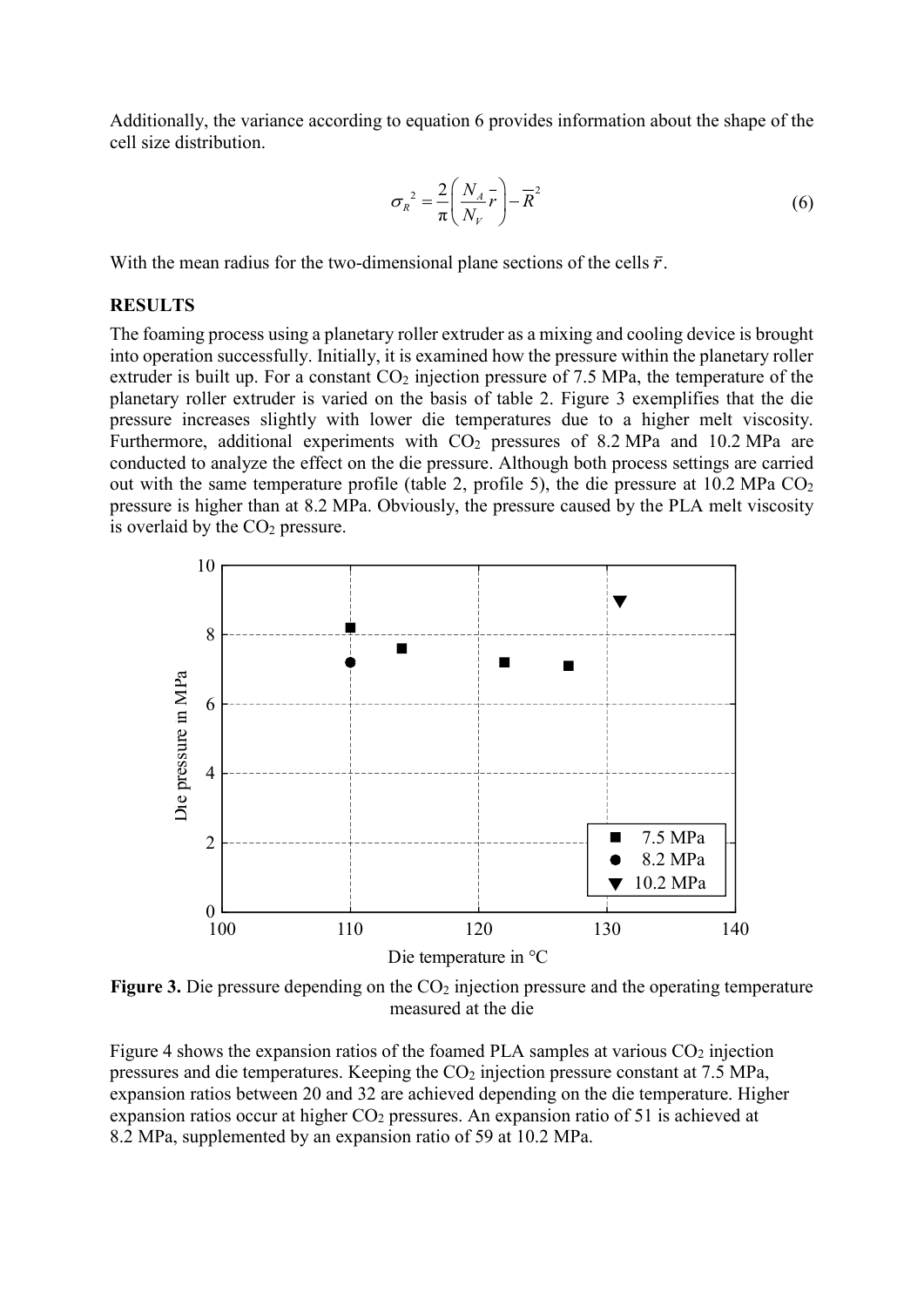

**Figure 4.** Expansion ratios of PLA foams depending on the CO<sub>2</sub> injection pressure and the operating temperature measured at the die

The cellular structure of various foamed samples is visualized in figure 5. The four samples are processed with a CO<sup>2</sup> injection pressure of 7.5 MPa at various die temperatures. These SEM micrographs are also used for the automated morphology analysis. The magnification factor is selected in a way that each micrograph comprises at least 1000 cells to guarantee an adequate sample size.



**Figure 5.** SEM micrographs of PLA foams at various die temperatures and a CO<sub>2</sub> injection pressure of 7.5 MPa

Figure 6 compares the cell size distribution of the plane sections from figure 5. While the shape of the distributions is similar, the samples at lower die temperatures comprise a higher number of cells.



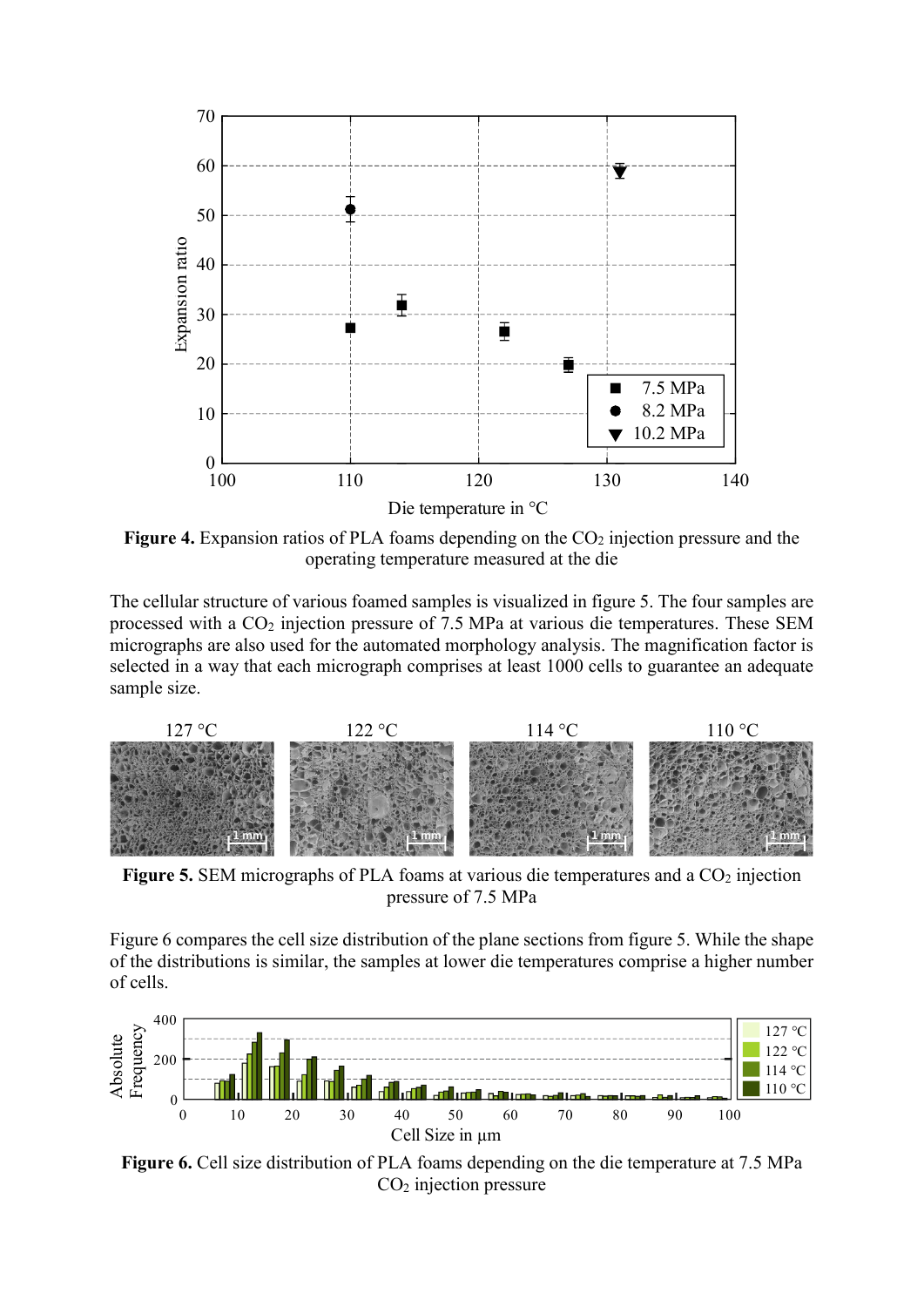Finally, the three-dimensional cell size distribution is calculated based on the histogram for the plane sections (figure 6) and shown in table 3. The model for the three-dimensional cell size distribution confirms the correlation between the die temperature and the cell density. As seen in the table, the number of spheres is increasing with declining die temperatures.

| $\cdot$         | . .   |         |                      |
|-----------------|-------|---------|----------------------|
| Die temperature | $N_V$ | Ŕ       | $\sigma_R^2$         |
| $\rm ^{\circ}C$ |       | $\mu$ m | $\mu$ m <sup>2</sup> |
| 127             | 15    | 31.8    | 466                  |
| 122             | 18    | 32.3    | 535                  |
| 114             | 23    | 32.7    | 417                  |
| 110             | 28    | 31.4    | 337                  |

**Table 3.** Modeled three-dimensional cell size distribution at various die temperatures and a  $CO<sub>2</sub>$  injection pressure of 7.5 MPa

# **CONCLUSION**

With the described foam extrusion process, PLA expansion ratios of up to 59 are achieved, which represents a porosity of 98.3 %. The operating temperature affects the die pressure and thus also the foam expansion. Furthermore, it is shown that the  $CO<sub>2</sub>$  injection pressure can be used as a regulator for the whole pressure build-up within the planetary roller extruder.

The developed MATLAB script for the automated morphology analysis gives a quick and userindependent overview of the cellular foam structure. Modeling a three-dimensional cell size distribution based on two-dimensional SEM micrographs offers a potential alternative to expensive and time-consuming micro-CT scans. Thus, this approach will be pursued and further optimized.

# **REFERENCES**

- [1] PARKER, K., GARANCHER, J.-P., SHAH, S., FERNYHOUGH, A., Expanded polylactic acid - an eco-friendly alternative to polystyrene foam, Journal of Cellular Plastics, Vol. 47, 2011, p. 233-243.
- [2] FRERICH, S., Biopolymer foaming with supercritical  $CO<sub>2</sub>$  Thermodynamics, foaming behaviour and mechanical characteristics, The Journal of Supercritical Fluids, Vol. 96, 2015, p. 349-358.
- [3] KUSKA, R., MILOVANOVIC, S., JANOWSKI, J., FRERICH, S., ZIZOVIC, I., IVANOVIC, J., Supercritical foaming and impregnation processes design based on thermodynamic measurements of PLA under high pressure  $CO<sub>2</sub>$ , 15th European Meeting on Supercritical Fluids, 11-14 October 2015.
- [4] SAUCEAU, M., FAGES, J., COMMON, A., NIKITINE, C., RODIER, E., New challenges in polymer foaming: A review of extrusion processes assisted by supercritical carbon dioxide, Progress in Polymer Science, Vol. 36, 2011, p. 749-766.
- [5] CHAUVET, M., SAUCEAU, M., FAGES, J., Extrusion assisted by supercritical CO<sub>2</sub>: A review on its application to biopolymers, The Journal of Supercritical Fluids, Vol. 120, 2017, p. 408-420.
- [6] NOFAR, M., PARK, C.B., Poly (lactic acid) foaming, Progress in Polymer Science, Vol. 39, 2014, p. 1721-1741.